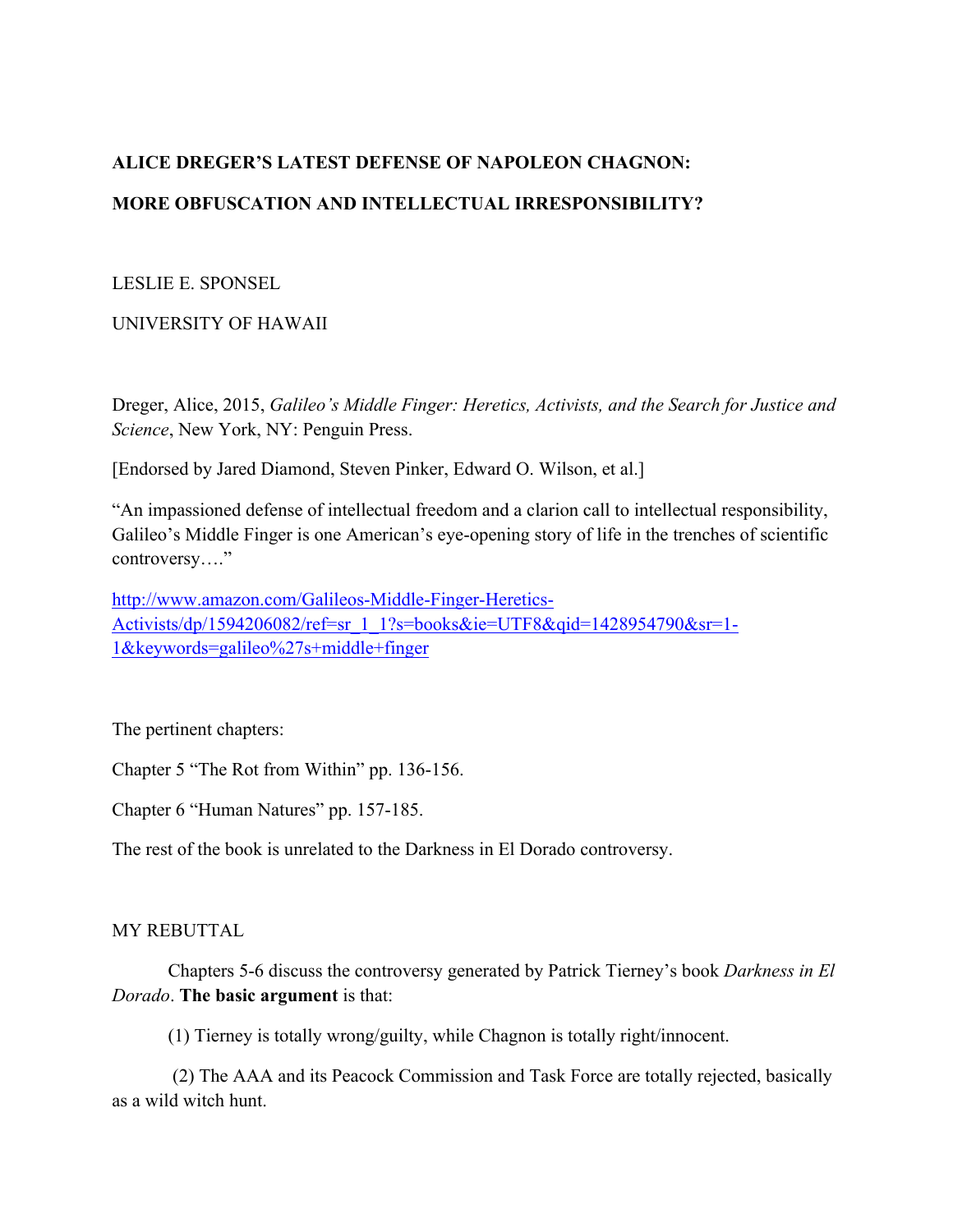(3) Political activism displaces science and evidence, whereas it should be secondary at best.

Surprise!

**A number of crucial items are conveniently absent.** There is no recognition that a substantial portion of Tierney's book summarizes and elaborates on previous criticisms by numerous and diverse commentators on Chagnon. In the endnotes for these two chapters (pp. 297-304) there is no citation for any of the substantial contrary arguments and evidence. There is nothing substantial on professional ethics and human rights, these, in my opinion, the most important issues in the controversy, after genuine concern for the Yanomami which Dreger does not display either. Surprise!

#### **There are numerous factual errors**. Surprise!

For example, Dreger conflates the rejection of research permits by government agencies in Brazil and Venezuela (pp. 159-163). A remarkable error is the assertion that other anthropologists working with the Yanomami have confirmed Chagnon's representation of them as "the fierce people" (p. 144). There is no mention of the contrary critical statement by some 19 anthropologists who have worked with the Yanomami on the website of Survival International (see below). Yet another error is the statement that Chagnon was never invited by the AAA to defend himself (p. 143). Actually he was invited to the panel discussion at the San Francisco annual convention in 2001, but refused the invitation. Tierney had the courage to participate. Dreger characterizes the panel as a "kangaroo jury" (p. 145), even though it was obviously stacked against Tierney and in favor of Chagnon. Also, Chagnon was free to post comments on the *Preliminary Report* of the AAA Task Force on the AAA website, and did post at least once.

In short, Dreger offers yet another one-sided advocacy in defense of Chagnon, in my opinion. Apparently, she actually believes that Chagnon and partisans are the good guys, while his critics are the bad guys (p. 146). It is simply that simple for Dreger, and for any naïve or prejudice readers. Surprise!

At the same time, these two chapters do not duplicate Dreger's article on *Human Nature*, they are well-written and captivating, and there is especially interesting material on Tierney's original but unpublished book (*Last Tribes of El Dorado*), Willard and Brandon Centerwall, James V. Neel's papers in the archives of the American Philosophical Society, Dreger's paper on the biased panel she organized at the AAA convention in 2009, and her paper at the Human Behavior and Evolution Society.